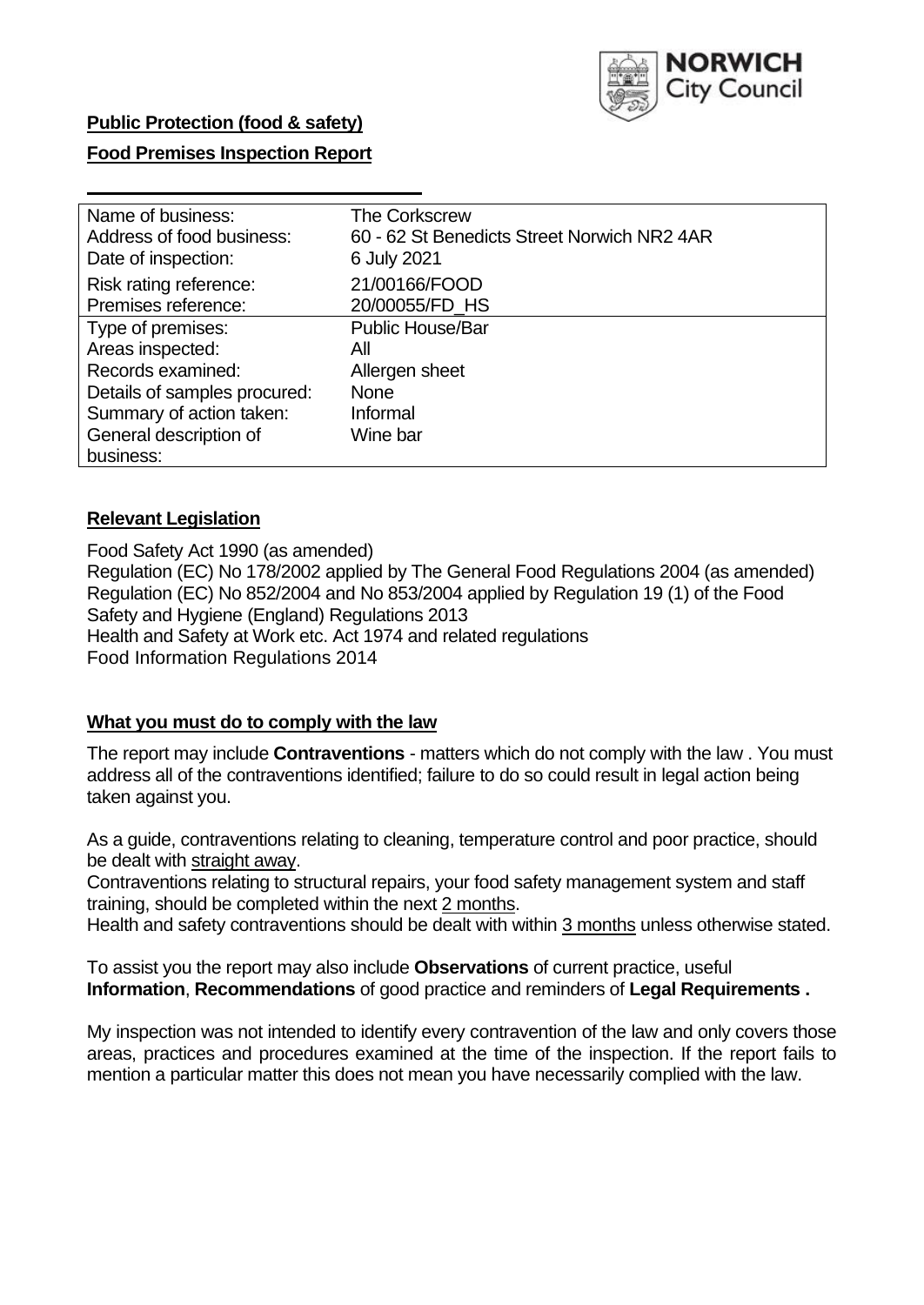# **FOOD SAFETY**

### **How we calculate your Food Hygiene Rating:**

 The food safety section has been divided into the three areas which you are scored against for the hygiene rating: 1. food hygiene and safety procedures, 2. structural requirements and 3. confidence in management/control procedures. Each section begins with a summary of what was observed and the score you have been given. Details of how these scores combine to produce your overall food hygiene rating are shown in the table.

| <b>Compliance Area</b>                     |          |                  |           | <b>You Score</b> |                |    |           |    |                |  |  |
|--------------------------------------------|----------|------------------|-----------|------------------|----------------|----|-----------|----|----------------|--|--|
| Food Hygiene and Safety                    |          |                  |           | $\Omega$         | 5              | 10 | 15        | 20 | 25             |  |  |
| <b>Structure and Cleaning</b>              |          |                  |           | 0                | 5              | 10 | 15        | 20 | 25             |  |  |
| Confidence in management & control systems |          |                  | $\Omega$  | 5                | 10             | 15 | 20        | 30 |                |  |  |
|                                            |          |                  |           |                  |                |    |           |    |                |  |  |
| <b>Your Total score</b>                    | $0 - 15$ | 20               | $25 - 30$ |                  | $35 - 40$      |    | $45 - 50$ |    | > 50           |  |  |
| <b>Your Worst score</b>                    | 5.       | 10 <sup>10</sup> | 10        |                  | 15             |    | 20        |    |                |  |  |
|                                            |          |                  |           |                  |                |    |           |    |                |  |  |
| <b>Your Rating is</b>                      | 5.       |                  | 3         |                  | $\overline{2}$ |    |           |    | $\overline{0}$ |  |  |

Your Food Hygiene Rating is 4 – a good standard

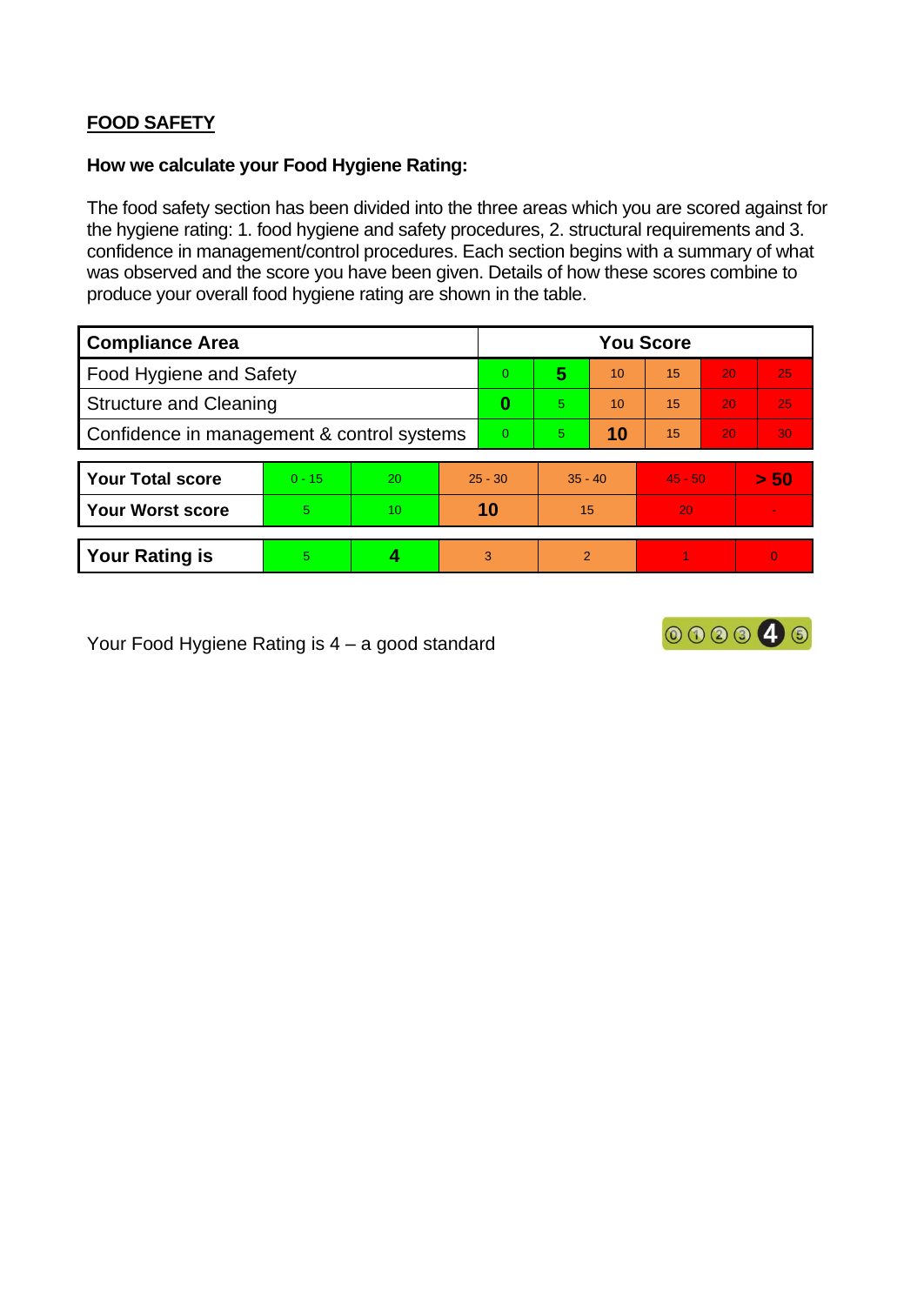### Please note that you were not trading at the time of the visit.

# **Food Hygiene and Safety**

 Food hygiene standards are high. You demonstrated a very good standard of compliance with legal requirements. You have safe food handling practices and procedures and all the necessary control measures to prevent cross-contamination are in place. Some minor contraventions require your attention. **(Score 5)** 

#### Contamination risks

 equipment and utensils you use for handling both raw and ready-to-eat foods as you do **Contravention** You could not demonstrate effective heat disinfection of the food not have a dishwasher or the ability to wash up in a 2 stage method. You therefore need to ensure no equipment for raw or ready to eat foods are shared. See E Coli guidance.

This is also imperative for vacuum packers and meat slicers, which are regarded as complex equipment. You use both.

 **Guidance** The FSA (visit <www.food.gov.uk> for more information) has issued guidance on controlling E.coli 0157 through:

- \* the complete separation of raw and ready-to-eat food
- \* the correct use of wash-hand basins and thorough handwashing

\* having dedicated equipment (including complex equipment) for raw and ready-to-eat foods

\* through 2-stage cleaning and the correct use of sanitisers

\* and by controlling the risks posed by soily vegetables.

**Recommendation** Provide separate equipment and utensils designated for use with either raw or ready-to-eat foods, which can be easily identified (e.g. colour coded) and stored and washed separately.

**Recommendation** Complex equipment (e.g. vacuum packers, slicers, mincers) should be labelled or colour coded so all staff are aware of its designated use for either raw or ready-to-eat foods.

**Observation** I was pleased to see you were able to demonstrate effective controls to prevent cross-contamination. Your complex equipment is only used for one type of food-ready to eat.

#### Hand-washing

**Information** Proper hand-washing is essential to prevent cross-contamination of E.coli 0157 and other harmful bacteria onto food and food contact surfaces. Handwashing should include the following steps:

- wet hands before applying soap
- good hand rubbing technique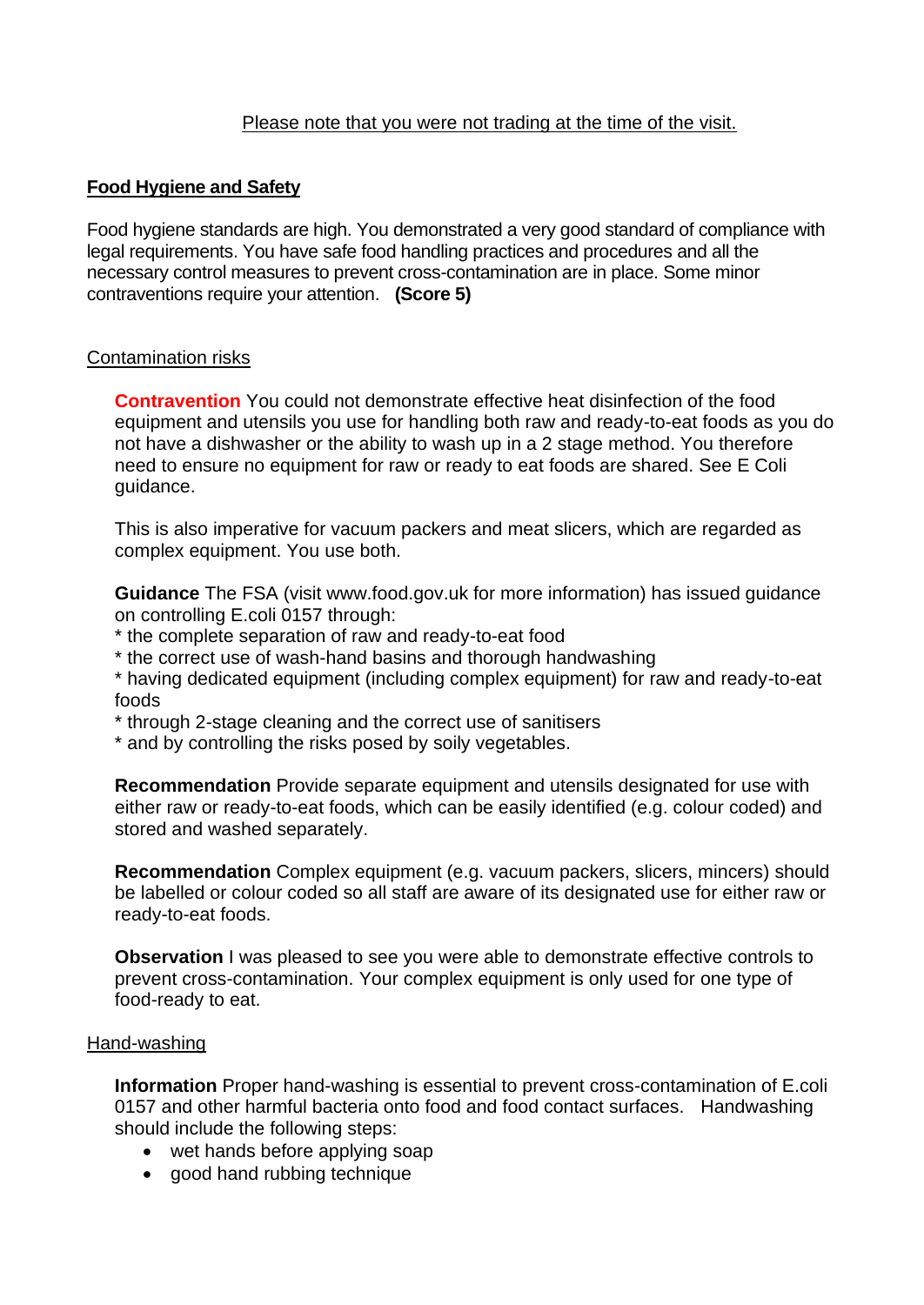- rinsing of hands
- hygienic drying

 This information should be available on the product label or may be obtained from the **Recommendation** For extra protection against cross contamination use a liquid soap with disinfectant properties conforming to the European standard BS EN 1499: 1997. supplier or manufacturer.

 **Recommendation** After washing hands food handlers should turn the taps off using paper towel to prevent them from re contaminating their hands.

**Observation** I was pleased to see hand washing was well managed.

#### Personal Hygiene

 **Legal Requirement** All persons in food handling areas must wear suitable, clean, and where appropriate protective clothing.

**Recommendation** To further improve personal hygiene I suggest you wear a suitable hat or head covering.

**Observation** I was pleased to see that standards of personal hygiene were high.

### Temperature Control

**Guidance** It is essential to know that your probe thermometer is working properly. If the reading is outside these ranges you should replace your probe or return it to the manufacturer to be calibrated. A simple way to check a digital probe is to put it in iced water and boiling water:

- The readings in iced water should be between -1\_°C and 1°C.
- The readings in boiling water should be between 99°C and 101°C.

**Guidance** All food products should be stored in accordance with the manufacturer instructions.

**Observation** I was pleased to see you were able to limit bacterial growth and/or survival by applying appropriate temperature controls at points critical to food safety and that you were monitoring temperatures.

 You had a probe thermometer, and calibrate this. You were aware of critical temperatures. You do not hot hold or cook in bulk, and cool.

You maintain records for cook temperatures, but not fridges and freezers. As discussed use of the SFBB diary pack will show evidence of checking.

#### Unfit food

**Recommendation** You should have a system to identify when open or prepared foods need to be used by or discarded, to ensure the food is fit for consumption. I recommend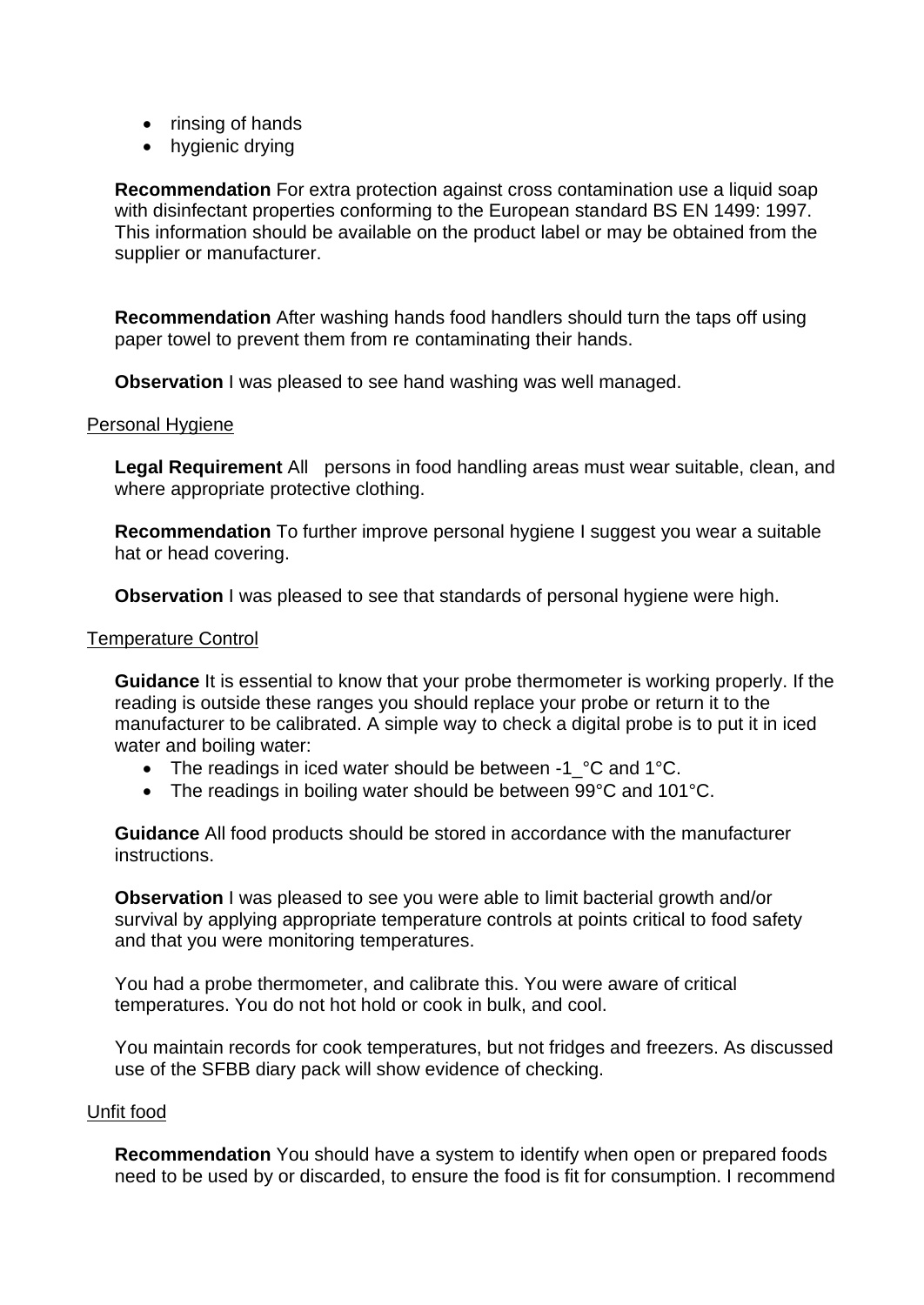you apply labels which give a date that is 2 days after the day of production e.g. if food is opened on Monday it should be used by the end of Wednesday (an exception is rice which should not be kept longer than 24 hours)

 **Observation** You were aware of use by and best before dates, and label for stock rotation.

### Poor Practices

 **Contravention** The following matters represented poor practice and if allowed to continue may cause food to become contaminated or lead to its deterioration::

- Open dry goods. (Suggest store in sealed containers)
- Shell eggs kept ambient. (Suggest be stored in fridge until required.)
- Retain outer packing/keep a record for allergen information and traceability.

### **Structure and Cleaning**

 The structure, facilities and standard of cleaning and maintenance are all excellent and you demonstrated full compliance with the law. You have effective pest control. Procedures are in place to rectify any problems as they arise. There is good provision for waste disposal. **(Score 0)** 

#### Cleaning of Structure

 **Information** A detergent is a chemical used to remove grease, dirt and food and is used in the first cleaning step.

**Information** Disinfectant: is a chemical that kills bacteria.

 Ensure that you know what the contact time is and that all your staff are trained to use **Information** Different sanitisers require different CONTACT TIMES to be effective. the sanitiser effectively.

 **Observation** The kitchen had been well maintained and the standard of cleaning was good.

#### Cleaning of Equipment and Food Contact Surfaces

#### **Information** Please refer to

<www.food.gov.uk/business-guidance/e-coli-cross-contamination-guidance>

 **Observation** You had dedicated equipment for the preparation of raw and ready-to-eat foods.

**Observation** Carpaccio is sliced by hand.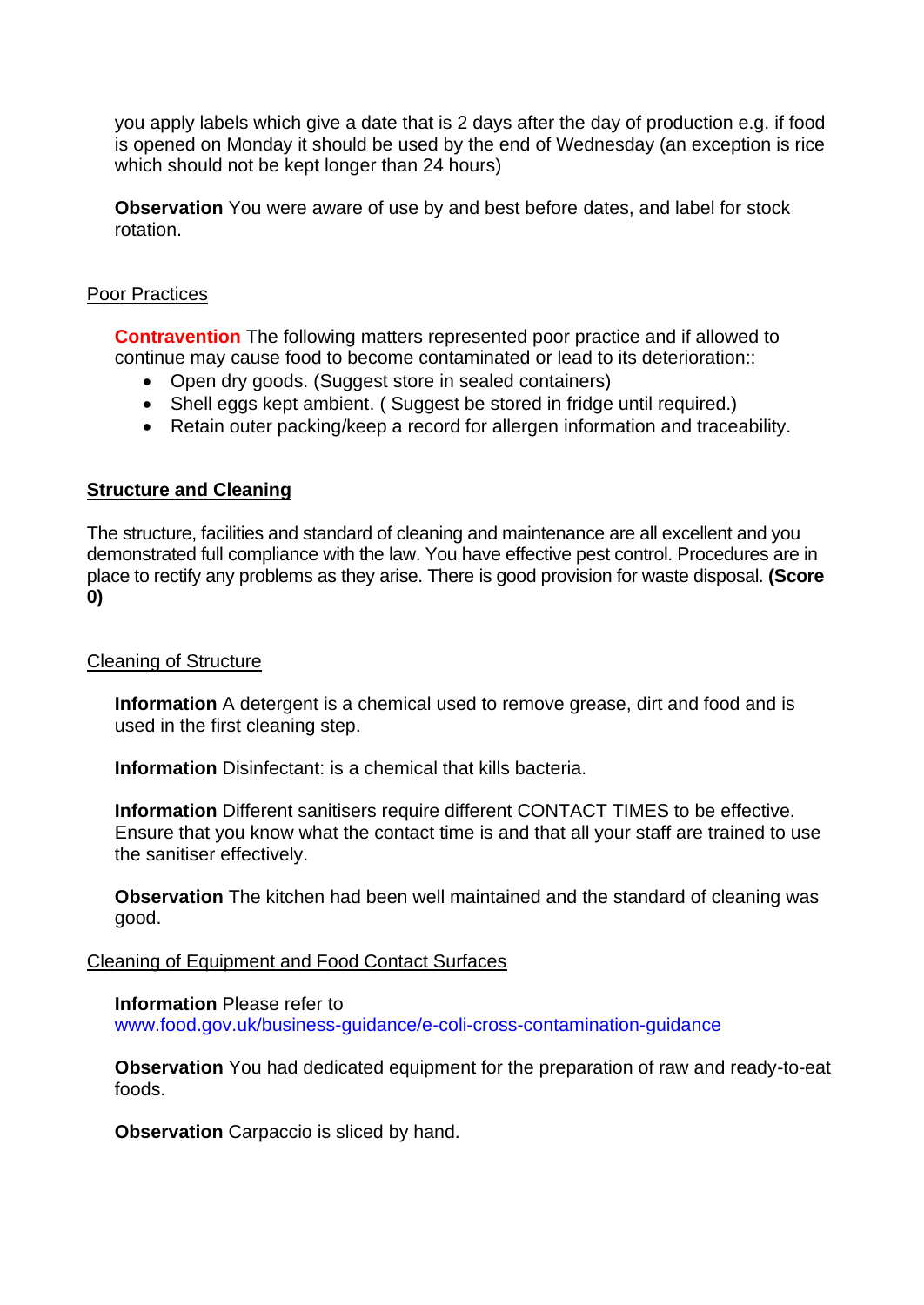### Cleaning Chemicals / Materials / Equipment and Methods

**Information** A surface sanitiser may be rendered ineffective if you are not following the correct dilutions or allowing a sufficient time for the product to work (CONTACT TIME). Always follow the instructions on the product label.

 **Information** You must ensure that the sanitisers you use are effective against bacteria. Ensure hat they meet the following standards BS EN 1276:1997 and 13697:2001.

 **Guidance** Even when using a surface sanitiser you should be following the 'two-stage' cleaning method. Apply the sanitiser once to remove visible dirt and food debris and then a second time to ensure effective disinfection. Make sure you follow the correct contact time for the product.

 the following standards: BS EN 1276 or BS EN 13697; or other standards that meet the **Guidance** Disinfectants and sanitisers must at least meet the requirements of one of same conditions and requirements.

**Recommendation** Use disposable paper wipes for cleaning and for mopping up spillages.

You had 2 different sanitisers. Botth were compliant but had different contact times which can be confusing. I recommend you use the product with the shorter contact time.

**Observation** I was pleased to see that the premises was kept clean and that your cleaning materials, methods and equipment were able to minimise the spread of harmful bacteria between surfaces.

#### Maintenance

**Observation** I was pleased to see the kitchen had recently been refurbished.

#### Facilities and Structural provision

 **Observation** I was pleased to see the premises had been well maintained and that adequate facilities had been provided.

# Pest Control

**Contravention** Pest proofing is inadequate particularly in the following areas:

- no fly screens to the windows
- no electric fly killer

**Recommendation** Ensure staff are trained to recognise the signs of pests and that they undertake regular checks of the premises

**Recommendation** Provide an electric fly killer.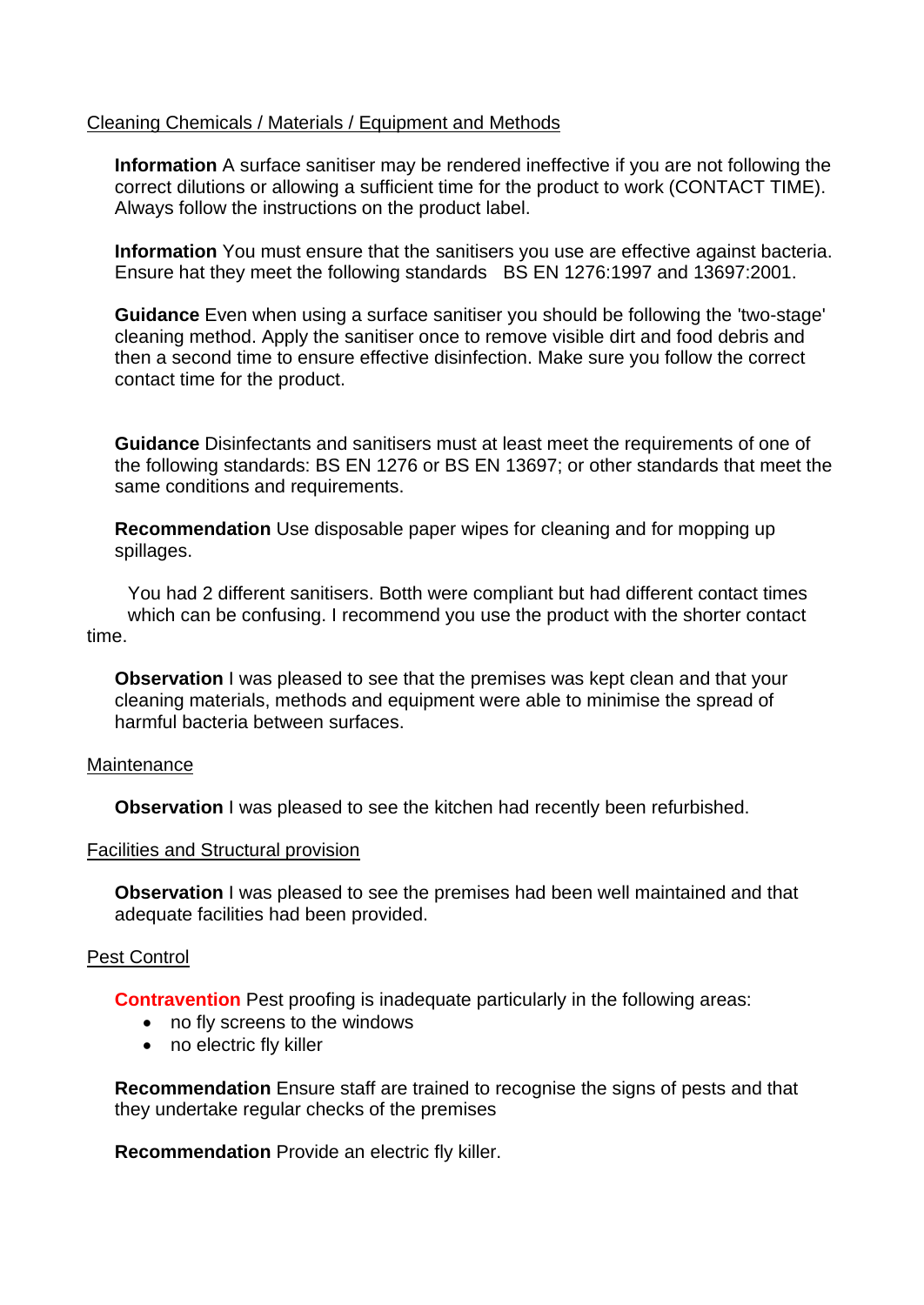# **Confidence in Management**

 There are generally satisfactory food safety controls in place although there is evidence of some non-compliance with the law. You are progressing towards a written food safety management system. The contraventions require your attention; although not critical to food safety they may become so if not addressed. **(Score 10)** 

# Type of Food Safety Management System Required

**Contravention** You do not have a food safety management system. Implement Safer Food Better Business or an equivalent food safety management system.

Your documented Food Safety Management System or Safer Food Better Business pack was not available for inspection. As a consequence you could not demonstrate an effective system for managing food safety hazards.

 speciality high risk food you produce, namely Carpaccio and Ceviche. Also for the high In addition to the SFBB Catering pack, as discussed, you need to compile some simple HACCP flow diagrams identifying the specific hazards, risks and controls for the risk methods/equipment used ie.the meat slicer and vacuum packer.

 food safety management system. It is simple to implement and requires a minimum **Recommendation** Choose Safer Food Better Business (SFBB Catering Pack). as your amount of record keeping.

**Recommendation** MyHACCP is a free web tool that will guide you through the process of developing a food safety management system based on Hazard Analysis and Critical Control Point (HACCP)<www.myhaccp.food.gov.uk>

 demonstrate effective control over food spoilage organisms. **Observation** You were date labelling perishable foods appropriately and could

**Observation** You had colour-coded equipment and effective separation between raw and ready-to-eat food at all stages in your operation.

# Food Hazard Identification and Control

**Contravention** You have not identified these food hazards or the methods of control at critical points in your operation:

 located on the outside of the meat, the only effective method to kill the bacteria is to meat must have been seared first. The seared meat can then be cut off using dedicated boards and knives and the inside of the meat should then be used to make the Carpaccio. **Fish Ceviche-** the length of time cooking is relevant, as is the need for freezing the fish to kill worms and parasites.Ensure disease and parasite free fish • As above, you need to provide written evidence of awareness of controls for high risk activities like vacuum packing, vacuum packed foods, the meat slicer and risk products like Carpaccio and Ceviche. General guidance suggests:**Beef Carpaccio-**Whole cuts of beef are normally used to make this product. With whole cut of beef the bacteria is sear the outside of the meat. Thus when serving raw meat, as for Carpaccio, the raw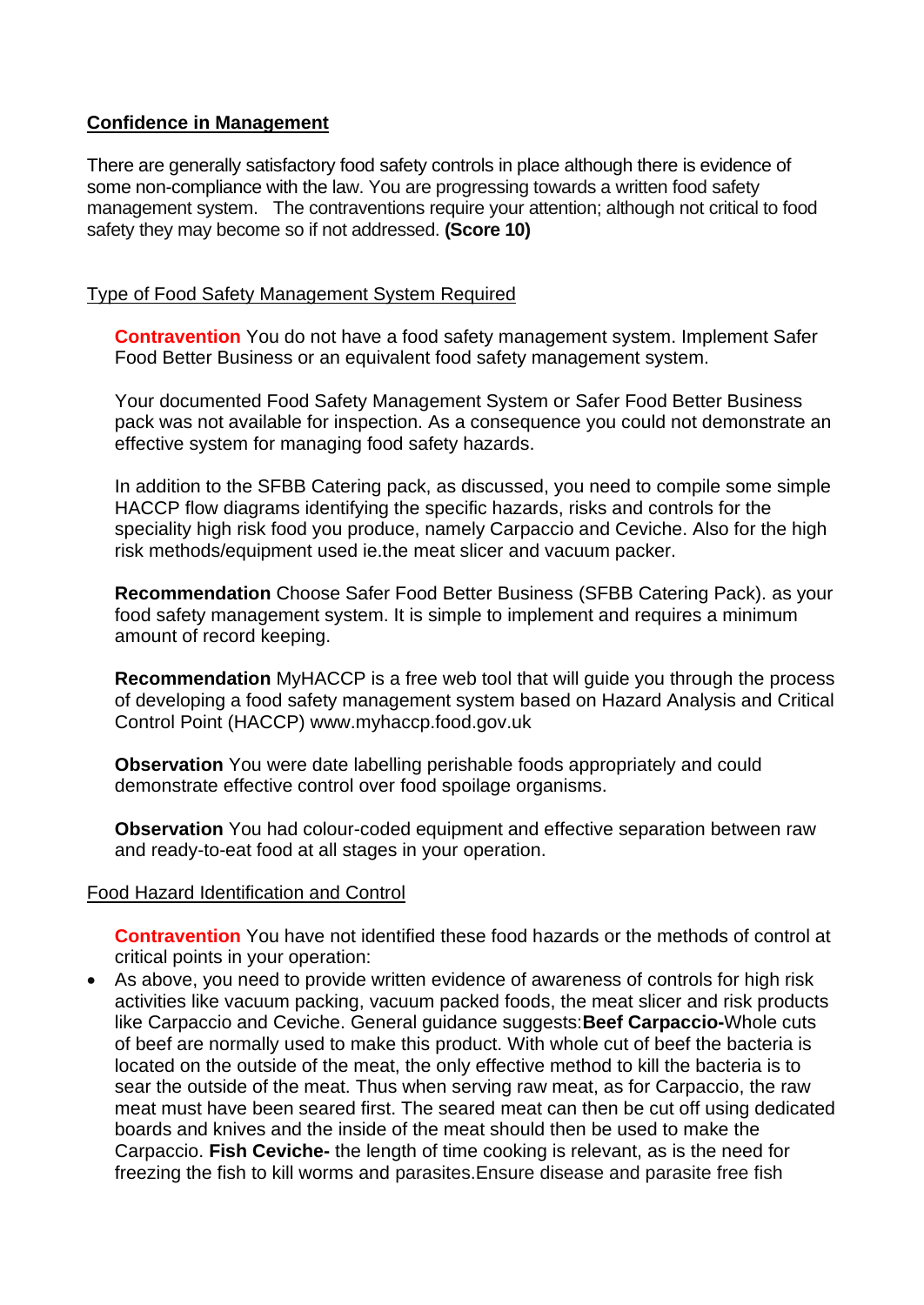and limes) will lower the ph level which eliminates most bacteria so using a ph meter to bought from a reputable supplier is used. Marinating of the fish with citric acid (lemons check the ph levels and keeping records of these would be advisable.

 Whilst Salmonella can grow down to a ph of 4.1 there should be no bacteria if the food contact surfaces where the food is being prepared are kept clean and good hygiene practices by food handlers are adhered to.

Please forward the additional Haccp sheets for your risk operations by email to me by 25 August 2021.

- I have detailed the guide link to E Coli above-please refer.
- packing:https://www.food.gov.uk/business-guidance/vacuum-packaging You will note that the length of time you keep the product has significant bearing on • Please also follow this link for information regarding vacuum the storage temperature. This should be included in your HACCP.

# Proving Your Arrangements are Working Well

**Contravention** The following matters are needed in order to demonstrate your food safety management system is working as it should:

- daily records
- temperature records
- cleaning schedule
- suppliers lists
- probe calibration records
- staff training records
- dealing with customer complaints
- pest control records
- microbial food sampling records
- shelf life stability records
- maintenance recording

These will be in the SFBB pack for you to complete.

# **Traceability**

**Observation** Your records were such that food could easily be traced back to its supplier.

# Waste Food and other Refuse

 **Observation** You had measures in place to dispose of waste food appropriately and were employing the services of an approved waste contractor.

# **Training**

**Observation** I was pleased to see that food handlers had been trained to an appropriate level and evidence of their training was made available.

**Observation** You had done level 2 and allergen awareness training.